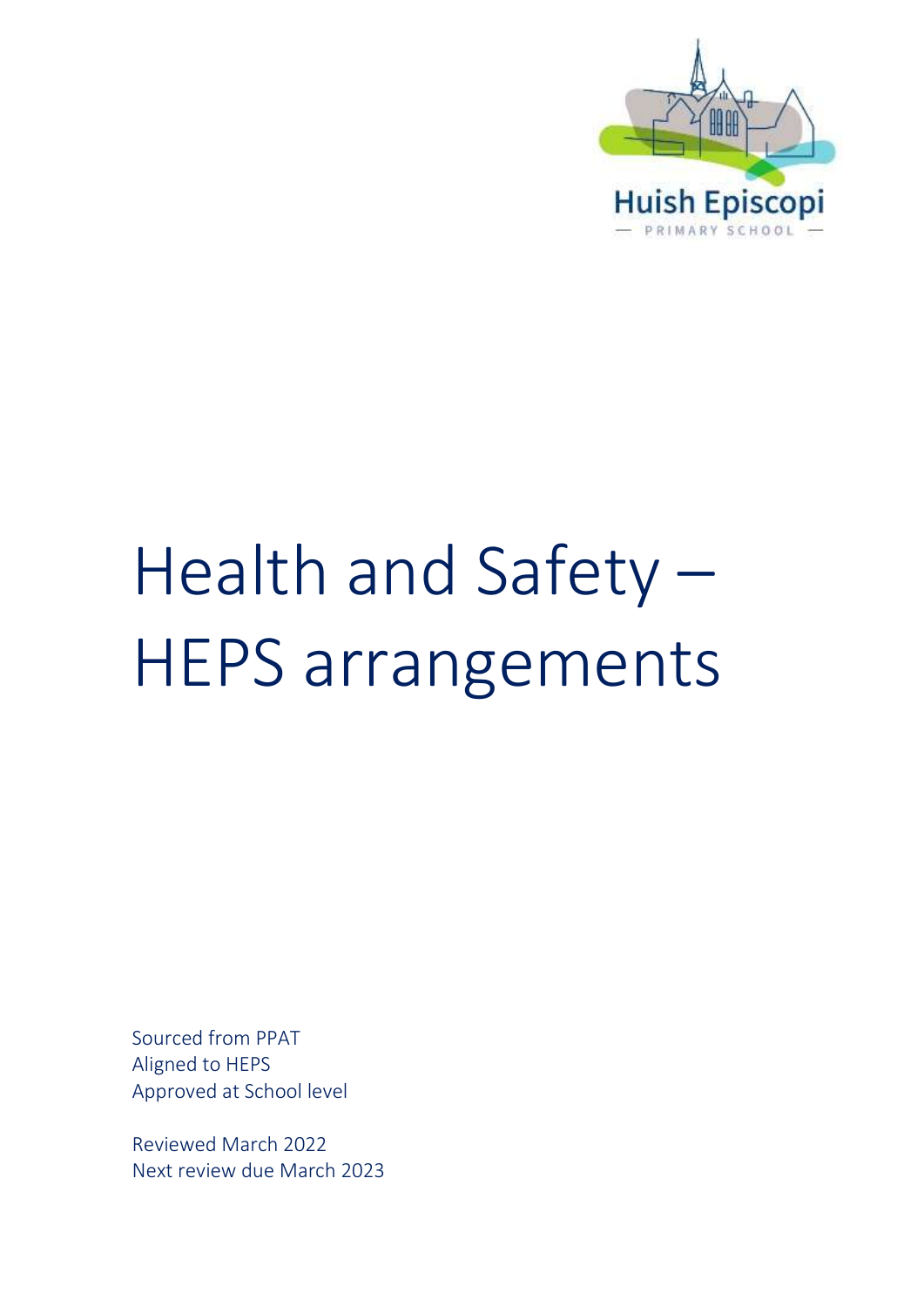

## Health and Safety Policy

## Summary of local Health and Safety responsibilities and arrangements

This document forms part of Preston Primary Academy Trust's overall Health and Safety policy, which is available via:

[https://primarysite-prod-sorted.s3.amazonaws.com/preston-primary-academy](https://primarysite-prod-sorted.s3.amazonaws.com/preston-primary-academy-trust/UploadedDocument/bd02c210-b524-4208-8968-ce3260d96409/ppat-reviewed-hs-policy-7th-feb-2022.pdf)[trust/UploadedDocument/bd02c210-b524-4208-8968-ce3260d96409/ppat-reviewed-hs](https://primarysite-prod-sorted.s3.amazonaws.com/preston-primary-academy-trust/UploadedDocument/bd02c210-b524-4208-8968-ce3260d96409/ppat-reviewed-hs-policy-7th-feb-2022.pdf)[policy-7th-feb-2022.pdf](https://primarysite-prod-sorted.s3.amazonaws.com/preston-primary-academy-trust/UploadedDocument/bd02c210-b524-4208-8968-ce3260d96409/ppat-reviewed-hs-policy-7th-feb-2022.pdf)

This form is for recording local responsibilities for implementing and developing Health and Safety policy within insert school name.

It should be used to supplement the Trust Health & Safety policy. Where questions invite a detailed answer (e.g., "names of first aiders), a link to the relevant document where the information is held is sufficient. This will satisfy the requirements of a health and safety audit, of which this form is an important element.

The information in this form should be brought to the attention of all employees.

| Responsibilities/topic area                                                                                                                                                      | Name and contact details/<br>arrangements                                                                                                                |
|----------------------------------------------------------------------------------------------------------------------------------------------------------------------------------|----------------------------------------------------------------------------------------------------------------------------------------------------------|
| Overall responsibility for health and<br>safety (at Trust Level) is that of:                                                                                                     | Bernie Green, Chief Executive Officer<br>Tel: 01935-676350<br>email: ppat@ppat365.org                                                                    |
| <b>Head Teacher with Delegated Authority</b><br>within this school (responsible for<br>ensuring the Trust H&S Management<br>System is operating effectively in their<br>school): | <b>Tiffany Doughty Davis</b><br>01458 250673<br>office@HEPS.ppat365.org                                                                                  |
| Premises Manager<br>(usually Head Teacher but delegated<br>duties to Site Manager):                                                                                              | lan Tapscott<br>01458 250673<br>office@HEPS.ppat365.org<br>Premise Managers task list in place of all H&S<br>checks required, including frequencies. The |

#### 1. Who is responsible for health and safety?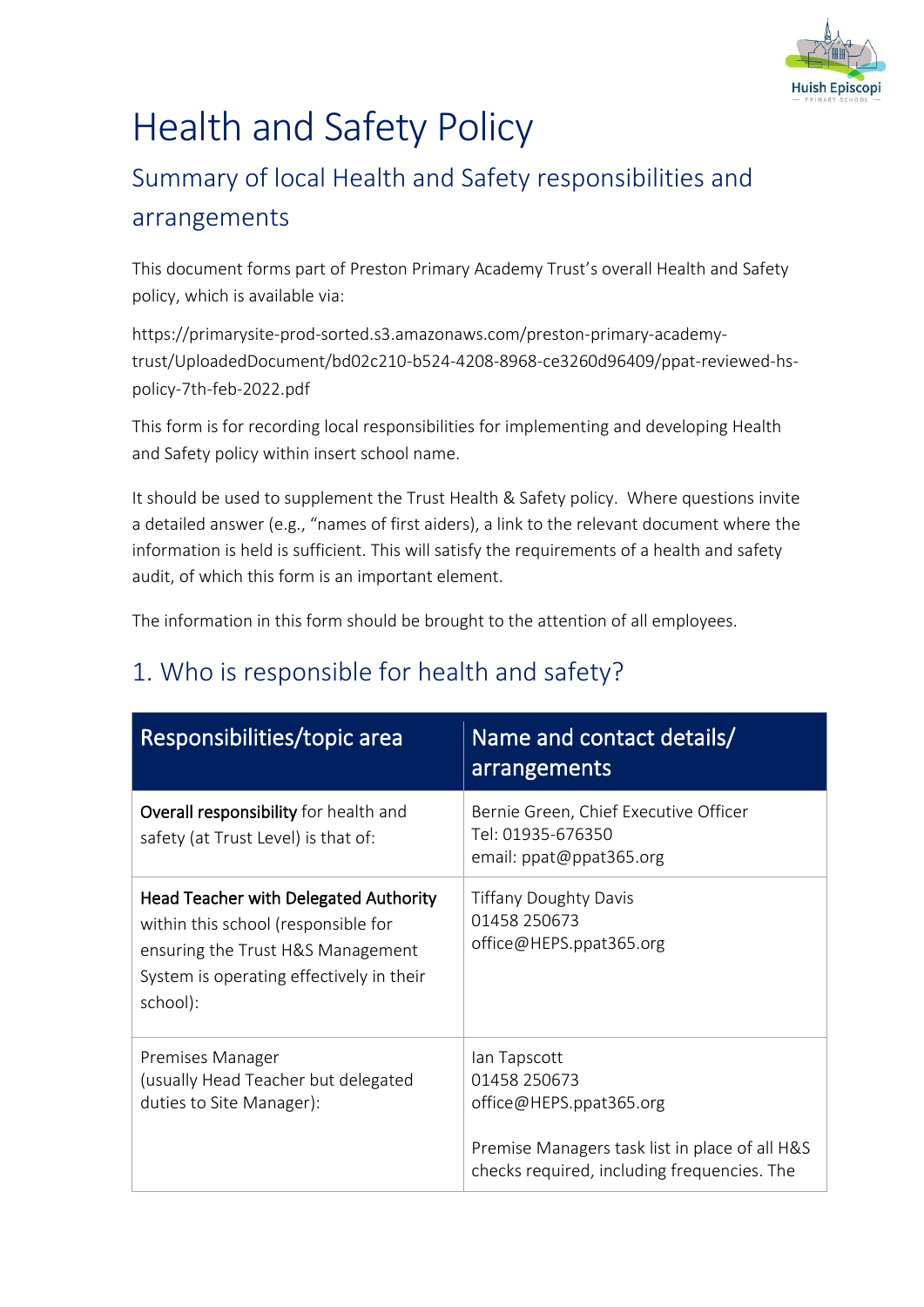|                                                                                       | Head Teacher and caretaker have undertaken<br>premises managers training.                                                                                                                                                                                                                                                                                                                                                                                                                                                                                                                                                                                                                                                                                                    |
|---------------------------------------------------------------------------------------|------------------------------------------------------------------------------------------------------------------------------------------------------------------------------------------------------------------------------------------------------------------------------------------------------------------------------------------------------------------------------------------------------------------------------------------------------------------------------------------------------------------------------------------------------------------------------------------------------------------------------------------------------------------------------------------------------------------------------------------------------------------------------|
| Competent H&S advice is obtained from:                                                | Fiona Packer, Trust Health & Safety<br>Compliance Officer<br>Tel: 07541 716 138<br>fpacker@ppat365.org                                                                                                                                                                                                                                                                                                                                                                                                                                                                                                                                                                                                                                                                       |
| How are accidents/incidents reported,<br>recorded, and managed within the<br>school?  | Bump books are used to record trivial,<br>everyday bumps and grazes to children. More<br>significant incidents to children e.g., fractures<br>are recorded on EEC Safety Suite. Any incident<br>involving a member of staff, visitor or<br>contractor are also recorded on EEC. There<br>are designated users of EEC in the school who<br>are responsible for entering accidents onto<br>the system and they are always followed up<br>by the Head Teacher. The Trust H&S<br>Compliance Officer also gets notified and has<br>an oversight of all incidents entered onto the<br>system. All accidents are analysed regularly<br>and discussed at various levels e.g., LGB, Trust<br>etc. Reporting of H&S Incidents Policy in place<br>via the PPAT Info Hub on Share Point. |
| Risk assessments are completed on EEC<br>live and reviewed regularly by:              | Mandy Ramwell<br>01458 250673<br>office@HEPS.ppat365.org<br>Risk assessment policy in place via the PPAT<br>Info Hub on Share Point. All statutory risk<br>assessments are complete & up to date as per<br>the burgundy pack (SCC Guidance for schools)                                                                                                                                                                                                                                                                                                                                                                                                                                                                                                                      |
| What procedures does your school have<br>in place emergencies and major<br>incidents? | School follows the Trust Business Continuity<br>Plan in place which is available on the PPAT<br>Info Hub on Share Point. School also has its<br>own site-specific fire emergency and<br>evacuation plan in place.                                                                                                                                                                                                                                                                                                                                                                                                                                                                                                                                                            |
| The external visit co-ordinator is:                                                   | Jen Chadbourne<br>01458 250673<br>office@HEPS.ppat365.org                                                                                                                                                                                                                                                                                                                                                                                                                                                                                                                                                                                                                                                                                                                    |
| How are external trips and visits managed<br>within your school?                      | School has a school trips & visits policy in<br>place. Generic risk assessments are in place<br>for category A trips, including different types<br>of travel risk assessments. All category B and                                                                                                                                                                                                                                                                                                                                                                                                                                                                                                                                                                            |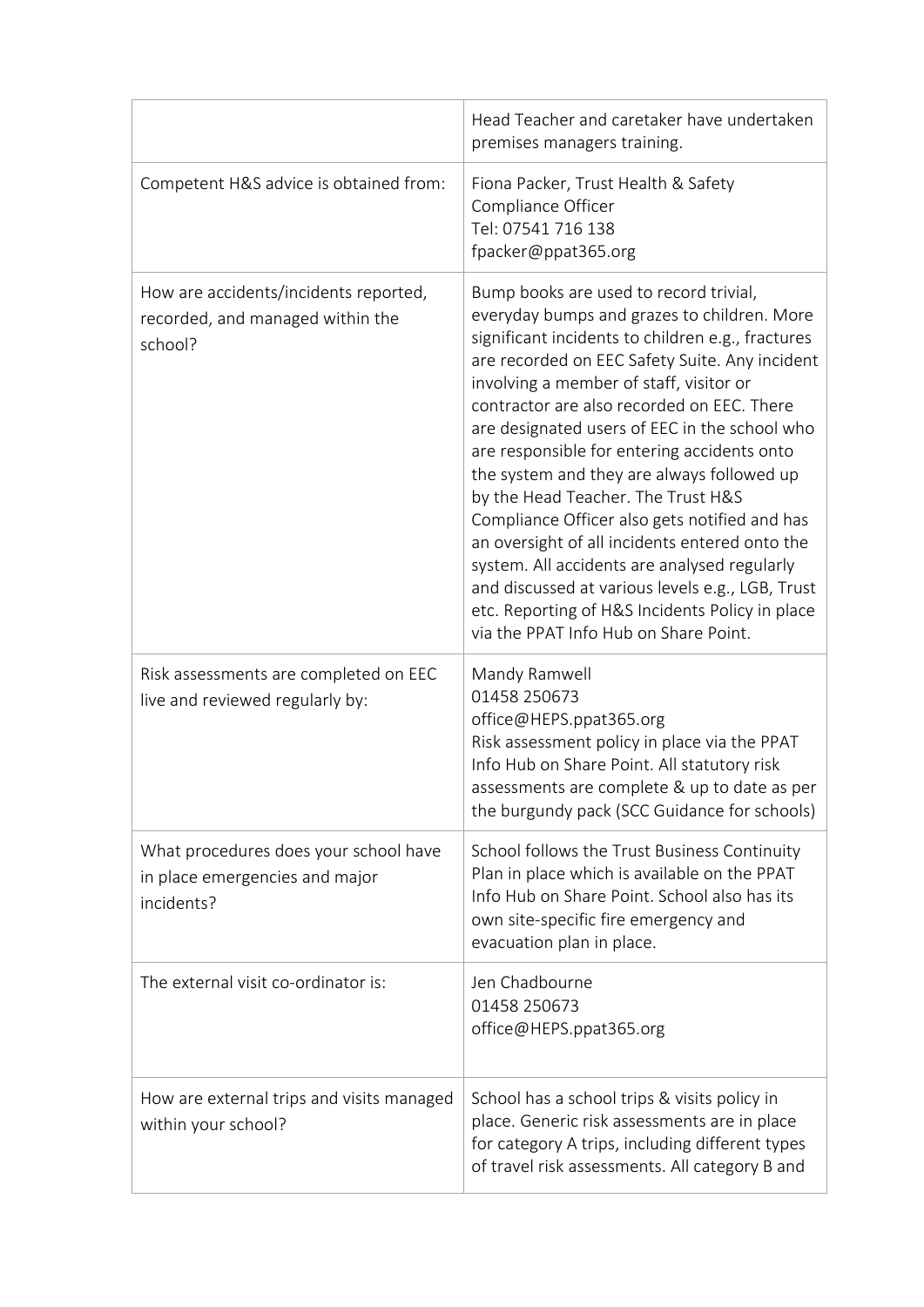|                                                                    | adventurous trips will be recorded on EEC<br>with final approval required from the Trust<br>H&S Compliance Officer. Additional resources                                                                                                                                                                                                                                                                                                                                                                                   |
|--------------------------------------------------------------------|----------------------------------------------------------------------------------------------------------------------------------------------------------------------------------------------------------------------------------------------------------------------------------------------------------------------------------------------------------------------------------------------------------------------------------------------------------------------------------------------------------------------------|
|                                                                    | include the Outdoor Education & External<br>Visits Website SCCOEA - Home<br>(somerset.org.uk)                                                                                                                                                                                                                                                                                                                                                                                                                              |
| Is there an induction process in place for<br>new staff - explain? | New starter induction pack in place, including<br>H&S checklist. Mandatory basic H&S<br>awareness training in place for all staff.                                                                                                                                                                                                                                                                                                                                                                                         |
| Working at Computers (DSE)                                         | Initial self-assessment form completed by DSE<br>users. Head Teachers can call on Trust H&S<br>Compliance Officer for support in complex<br>situations. DSE policy in place along with user<br>guides - held on PPAT info hub via Share<br>Point.                                                                                                                                                                                                                                                                          |
| New & expectant mothers                                            | Risk assessment completed by Headteacher<br>once the employee notifies them that they<br>are pregnant. The risk assessment will be<br>reviewed every 2 months for the first 6<br>months and every month thereafter. New &<br>expectant mothers' policy in place – held on<br>PPAT info hub via Share Point                                                                                                                                                                                                                 |
| Medical                                                            | The school has its own medical policy in place<br>which is located on the school website for<br>parents to view. There are also additional<br>asthma, diabetes, and epilepsy policies in<br>place on the PPAT Info Hub via Share Point.<br>The Head Teacher has ultimate responsibility<br>for medical related issues in the school. The<br>school also refers to the following DfE<br>guidance for extra resources Supporting<br>pupils with medical conditions: links to other<br>useful resources - GOV.UK (www.gov.uk) |
| Hazardous Substances (COSHH)                                       | The school Site Manager is responsible for<br>undertaking COSHH assessments and<br>reviewing them annually. There is also a<br>hazardous substances policy in place on the<br>PPAT Info Hub via Share Point.                                                                                                                                                                                                                                                                                                               |
| Driving for work                                                   | There is a risk assessment on EEC for driving<br>for work. Anyone who drives over 4000 miles<br>for business use must complete an individual<br>risk assessment form and provide the                                                                                                                                                                                                                                                                                                                                       |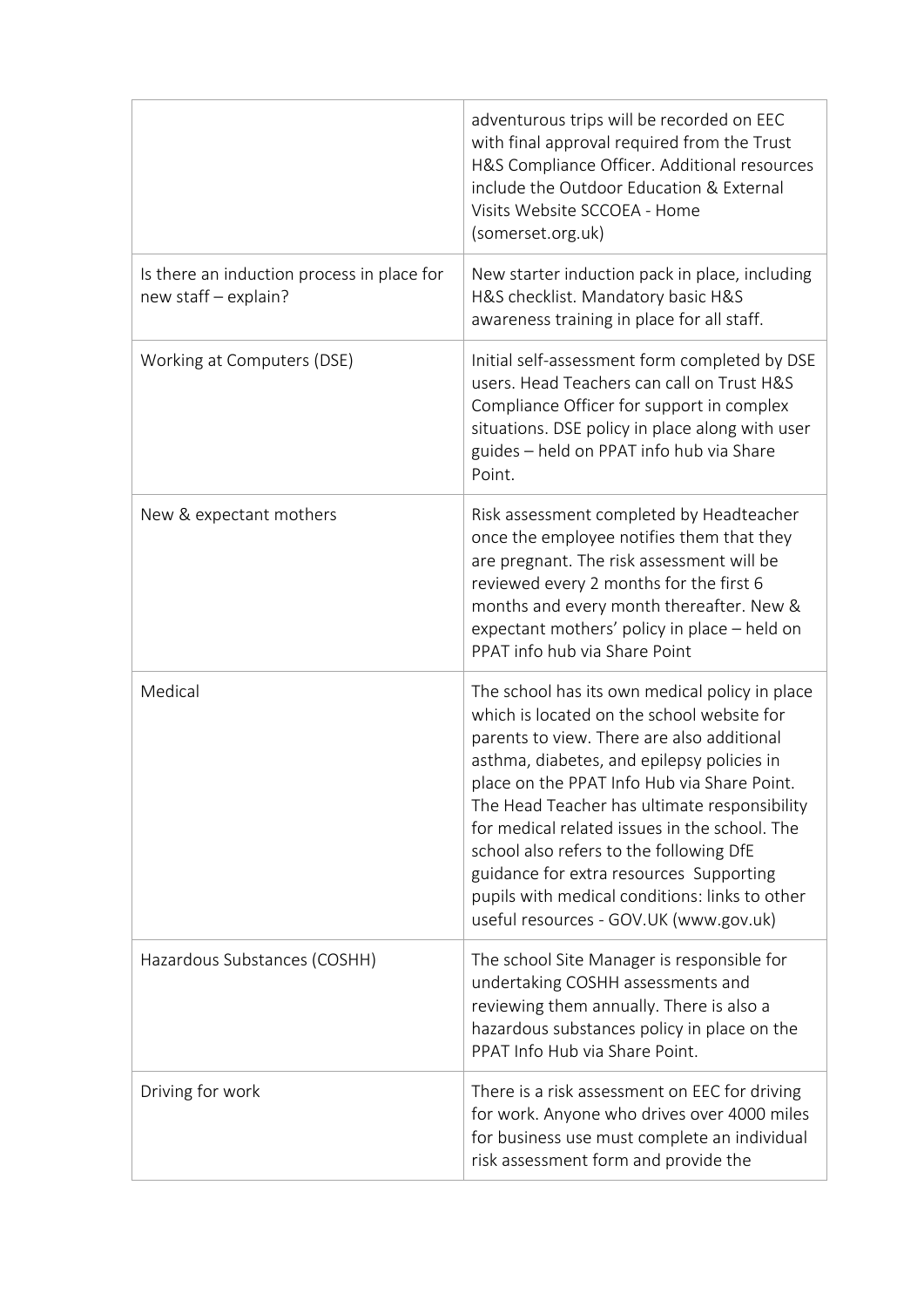|                             | necessary documents e.g., insurance, MOT<br>etc. Additionally, all minibus drivers must<br>complete one of these forms as well. There is<br>a driving for work policy in place on the PPAT<br>Info Hub via Share point.                                                                                                                                                                                                                                                                                                                                                                                                                                                                                                                       |
|-----------------------------|-----------------------------------------------------------------------------------------------------------------------------------------------------------------------------------------------------------------------------------------------------------------------------------------------------------------------------------------------------------------------------------------------------------------------------------------------------------------------------------------------------------------------------------------------------------------------------------------------------------------------------------------------------------------------------------------------------------------------------------------------|
| Minibus safety              | N/A                                                                                                                                                                                                                                                                                                                                                                                                                                                                                                                                                                                                                                                                                                                                           |
| Violence at work            | There is a work-related violence policy in<br>place on the PPAT Info Hub via Share point.<br>There is also a risk assessment in place on EEC<br>for work related violence.                                                                                                                                                                                                                                                                                                                                                                                                                                                                                                                                                                    |
| <b>Building maintenance</b> | The school has a schedule in place which<br>includes details of planned preventative<br>maintenance for all items which require<br>servicing. The Site Manager keeps this up to<br>date including completing local site checks at<br>varying frequencies. The Trust H&S<br>Compliance Officer monitors compliance<br>regularly. There are also some building<br>related risk assessments located on EEC live<br>e.g. Ice & Snow, Working at Height, Cleaning<br>etc.                                                                                                                                                                                                                                                                          |
| Asbestos                    | There is an asbestos register in place which is<br>kept in the archive room in the reception<br>area. This is shown to all contractors working<br>on or near asbestos. There is also a permit to<br>work system in place, a local asbestos<br>management plan and all accessible asbestos<br>containing materials are visually inspected<br>annually by the school caretaker. The register<br>is formally updated/renewed every 5 years<br>with reviews carried out annually on RAMIS.<br>Refurbishment & demolition surveys are<br>carried out prior to construction work taking<br>place. The caretaker has undertaken asbestos<br>awareness training. There is also an asbestos<br>policy located on the PPAT Info Hub via Share<br>point. |
| Electricity                 | There is an Electricity policy located on the<br>PPAT Info Hub via Share Point. The caretaker<br>has undertaken basic electrical safety training.<br>All cleaning and catering items are PAT tested<br>annually by a contractor and visually                                                                                                                                                                                                                                                                                                                                                                                                                                                                                                  |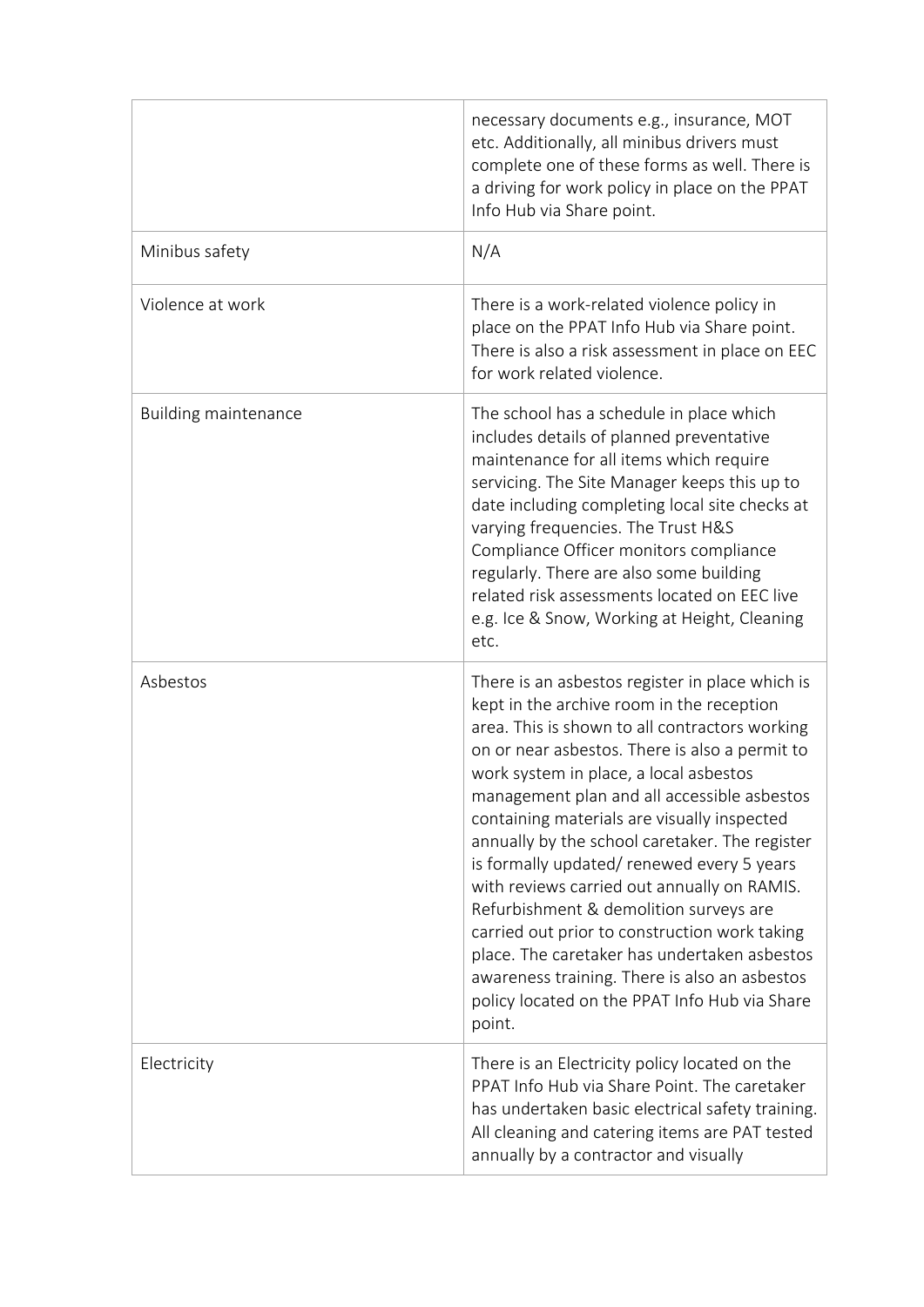|                                                                                   | inspected for the 6 months in between by the<br>caretaker. All other items are PAT tested<br>every 3 years by a contractor, and for the<br>years in between, visually inspected by the<br>caretaker. All fixed electrical wiring is<br>inspected by a contractor every 5 years -<br>100% of the circuit.                                                                                                                                                                                                                                                                                                                                                                                                                                                                                                                                                                                                                                  |
|-----------------------------------------------------------------------------------|-------------------------------------------------------------------------------------------------------------------------------------------------------------------------------------------------------------------------------------------------------------------------------------------------------------------------------------------------------------------------------------------------------------------------------------------------------------------------------------------------------------------------------------------------------------------------------------------------------------------------------------------------------------------------------------------------------------------------------------------------------------------------------------------------------------------------------------------------------------------------------------------------------------------------------------------|
| Fire Risk<br>Assessment - Initial and Periodic Review:                            | This school has its Fire Risk Assessment (FRA)<br>carried out by Jayne Slocombe (SCC Fire<br>Safety Advisor) jslocombe@somerset.gov.uk<br>Tel: 07919 540895<br>The FRA is carried out every 3 years with<br>reviews carried out annually on RAMIS. The<br>caretaker is responsible for keeping RAMIS up<br>to date and the Trust H&S Compliance Officer<br>monitors compliance regularly. All staff<br>receive basic fire awareness training annually<br>and most staff have undertaken training in<br>the use of fire extinguishers. There is a fire<br>policy located on the PPAT Info Hub via Share<br>Point along with several forms for the<br>management of fire safety. The school also<br>has an arson policy and arson prevention<br>checklist in place. Additionally, there is hot<br>works guidance, and a hot works permit<br>system in place. Personal emergency<br>evacuation plans (PEEPS) are in place where<br>required. |
| Legionella:<br>Assessment-Initial and Periodic Update:<br>Annual return on RAMIS: | This school has its Legionella Risk Assessment<br>(LRA) carried out by an external contractor.<br>The LRA is carried out every 4 years with<br>reviews carried out annually on RAMIS. The<br>caretaker is responsible for doing the<br>legionella checks and keeping RAMIS up to<br>date and the Trust H&S Compliance Officer<br>monitors compliance regularly. The caretaker<br>has received basic legionella awareness<br>training. There is a legionella policy located on<br>the PPAT Info Hub via Share Point. Where<br>there is a risk of scalding and there are no<br>TMV's fitted, there is also a scalding risk<br>assessment in place on EEC Live.                                                                                                                                                                                                                                                                              |
| Radon                                                                             | This school has a radon risk assessment in<br>place which was carried out by Somerset                                                                                                                                                                                                                                                                                                                                                                                                                                                                                                                                                                                                                                                                                                                                                                                                                                                     |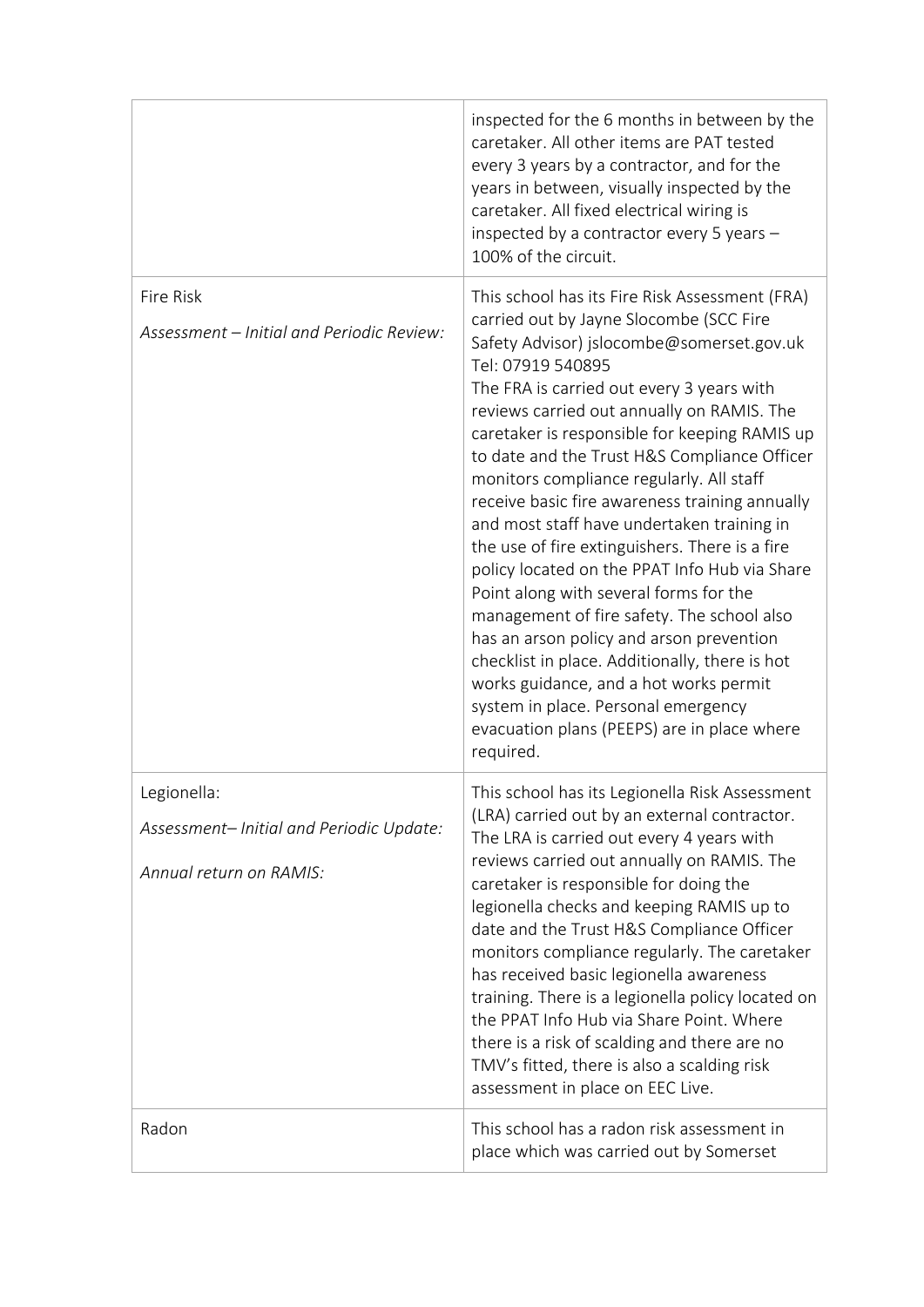| Annual Monitoring Programme | Scientific Services (SSS) and will be reviewed<br>again in 5 years' time.<br>The school doesn't need to do anything as all<br>monitoring is undertaken by SSS as and when<br>required.<br>Contact details are as follows:<br>Tel: 01823-355906<br>Email: sssmailbox@somerset.gov.uk                                                                                                                                                                                                                    |
|-----------------------------|--------------------------------------------------------------------------------------------------------------------------------------------------------------------------------------------------------------------------------------------------------------------------------------------------------------------------------------------------------------------------------------------------------------------------------------------------------------------------------------------------------|
| Safety Glazing              | The school has a safety glazing risk<br>assessment completed on EEC Live. The<br>caretaker carries out safety glazing checks<br>every term. Safety film is replaced every 10<br>years.                                                                                                                                                                                                                                                                                                                 |
| <b>Stress</b>               | There is a stress policy in place which is<br>located on the PPAT Info Hub via Share point.<br>There are also individual forms for the<br>management of stress which accompany the<br>policy. These can be used by the Headteacher<br>in conjunction with the employee. The school<br>also has access to an Occupational Health<br>Service as required. Additionally, all<br>employees have access to an Employee<br>Assistance provider (EAP) namely Care First.<br>Contact details are 0800 174 319. |

## Other Health and Safety related functions

| <b>Responsibilities</b> | Name and contact details |                      |          |
|-------------------------|--------------------------|----------------------|----------|
| First Aiders            | Kate Bridge              | Paediatric First Aid | Nov 2023 |
|                         | Lisa Newham              | Paediatric First Aid | Apr 2024 |
|                         | Kelly Laurence           | Paediatric First Aid | Apr 2024 |
|                         | Claudia Soakell          | Paediatric First Aid | Apr 2024 |
|                         | Steph Hodgskin           | Paediatric First Aid | Jan 2023 |
|                         | Mary Patterson           | Paediatric First Aid | Mar 2025 |
|                         | Katie Plimmer            | Paediatric First Aid | Mar 2025 |
|                         | Caroline Gardner         | Paediatric First Aid | Mar 2025 |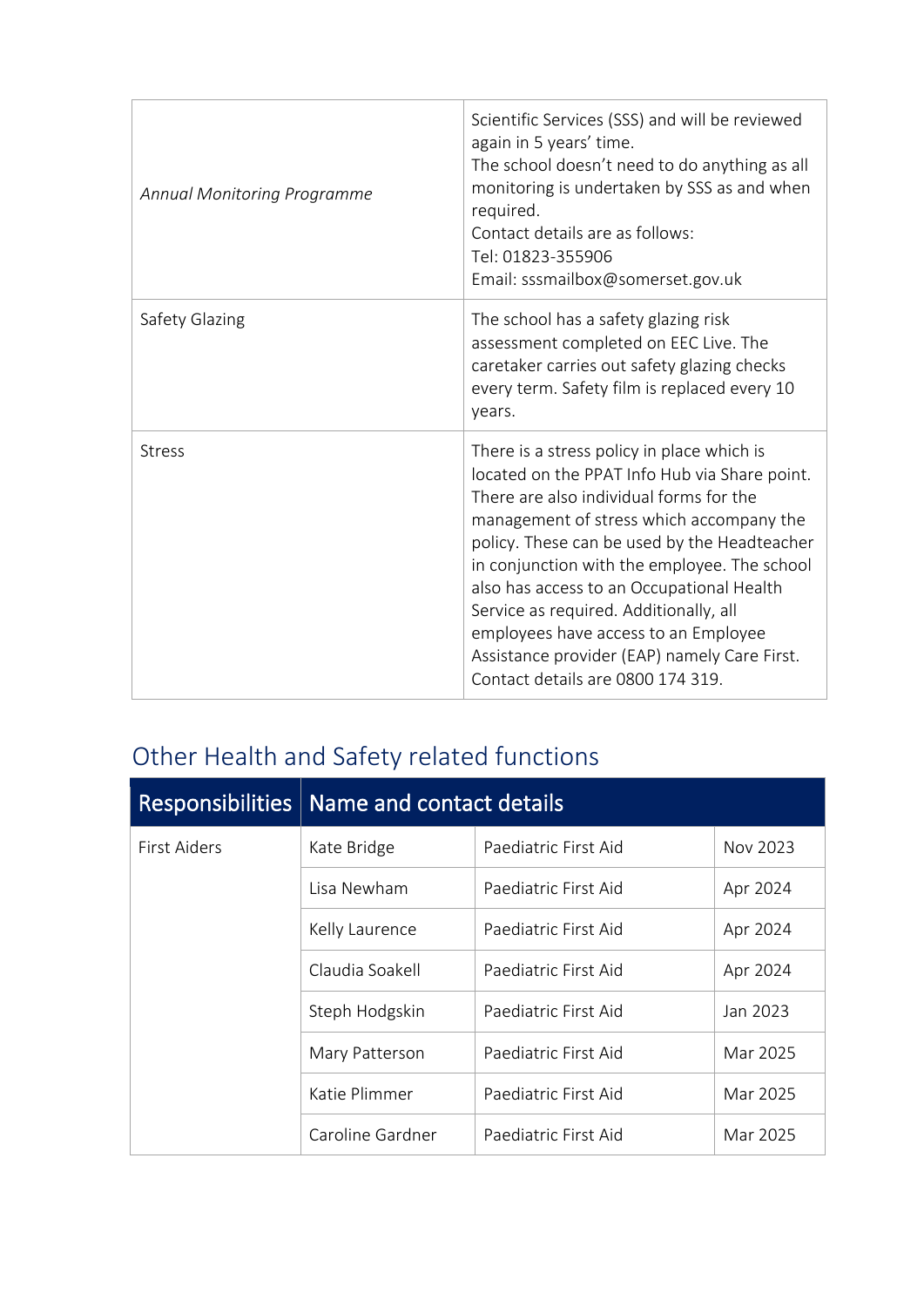|                                                                                      | Lin Pengelly                                                                                                                    | Paediatric First Aid               | Mar 2025 |
|--------------------------------------------------------------------------------------|---------------------------------------------------------------------------------------------------------------------------------|------------------------------------|----------|
|                                                                                      | Mandy Ramwell                                                                                                                   | Paediatric First Aid               | Feb 2025 |
|                                                                                      | Magda Machnowska                                                                                                                | Paediatric First Aid               | Mar 2025 |
|                                                                                      | Gemma Pack                                                                                                                      | Paediatric First Aid               | Nov 2023 |
|                                                                                      | Jordan Douglas                                                                                                                  | Paediatric First Aid               | Mar 2025 |
|                                                                                      | lan Tapscott                                                                                                                    | <b>Emergency First Aid at Work</b> | Jan 2025 |
|                                                                                      | Claudia Soakell                                                                                                                 | <b>Emergency First Aid at Work</b> | Jan 2025 |
|                                                                                      | Mia Knight                                                                                                                      | <b>Basic First Aid</b>             | Jun 2022 |
| Fire Wardens                                                                         | <b>Tiffany Doughty Davis</b><br>Jen Chadbourne<br>Lou Kenchington<br>lan Tapscott                                               |                                    |          |
| Incident<br>Reporting<br>and Follow-Up<br>Platform for<br>recording incident<br>data | <b>EEC Safety Suite</b><br>Support - Terry Reader<br>email: terry@eeclive.co.uk<br>Tel: 01204 300944<br>Mob: 07710 808486       |                                    |          |
| Data input<br>arrangements:                                                          | Head Teacher responsibility to ensure there are sufficient users<br>nominated with appropriate authorisation and understanding. |                                    |          |
| Incident<br>Investigation                                                            | Initial Report: School. Serious incidents will be screened and<br>followed up by the Trust H&S Compliance Officer.              |                                    |          |
| <b>Reporting Incidents</b><br>to HSE                                                 | Trust H&S Compliance Officer                                                                                                    |                                    |          |
| Insurance Claims<br>Handling                                                         | Risk Protection Arrangement (RPA)<br>Email: rpa.dfe@education.gov.uk                                                            |                                    |          |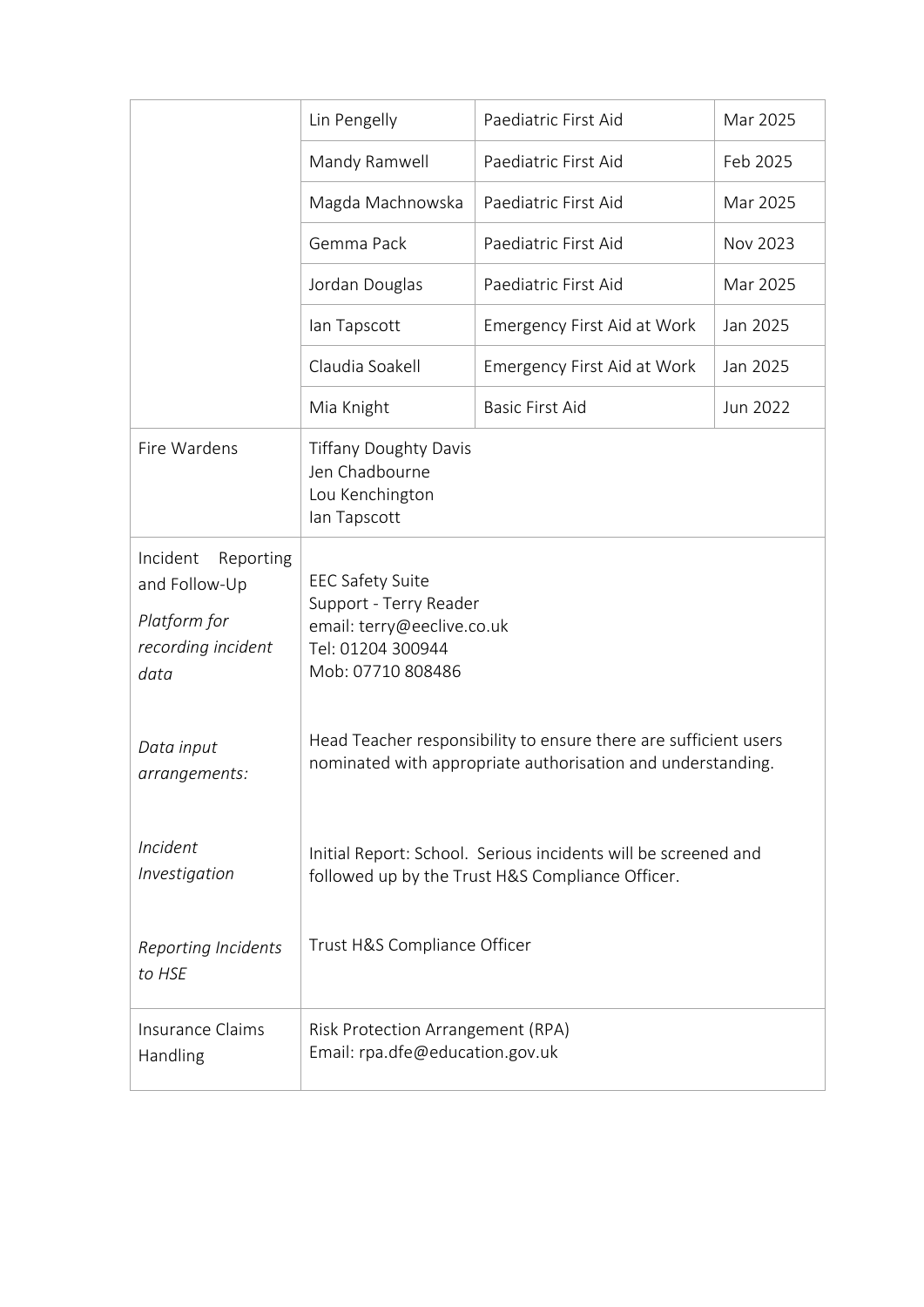## 2. How are we monitoring and reviewing the arrangements?

| Question                                               | <b>Details</b>                                                                                                                                                                                                                                                                                                                                                                                                                                                                                                                                                                                                                                                                              |
|--------------------------------------------------------|---------------------------------------------------------------------------------------------------------------------------------------------------------------------------------------------------------------------------------------------------------------------------------------------------------------------------------------------------------------------------------------------------------------------------------------------------------------------------------------------------------------------------------------------------------------------------------------------------------------------------------------------------------------------------------------------|
| What systems of 'internal' monitoring are<br>in place? | Activity planning (Burgundy Pack)<br>Analysing accidents<br>٠<br>Annual declaration (RAMIS)<br>Annual reviews (RAMIS)<br><b>EEC Management report</b><br>EEC H&S Audit questionnaire<br>Governor's meetings with standard H&S<br>agenda item<br>Governors Premises walkabout with<br>feedback report<br>Headteachers Self-Assessment (Burgundy<br>Pack)<br>Trust H&S Compliance Officer (Inspections<br>& Audits)<br>• Senior Leadership Team meeting with<br>standing H&S agenda item<br><b>Staff Inductions</b><br>Inset day training<br>Caretaker checks<br>Staff surveys<br>Monitoring of EEC, RAMIS & Servicing<br>schedules<br>Sickness absence reports<br>• Directors/Board Meetings |
| What systems of 'external' monitoring<br>are in place? | Occupational Health<br>Care First<br>Condition surveys<br>H&S Audit (external provider)<br>Servicing reports<br>Fire risk assessment<br>Legionella risk assessment<br>Asbestos register<br>Radon assessment<br>Ofsted                                                                                                                                                                                                                                                                                                                                                                                                                                                                       |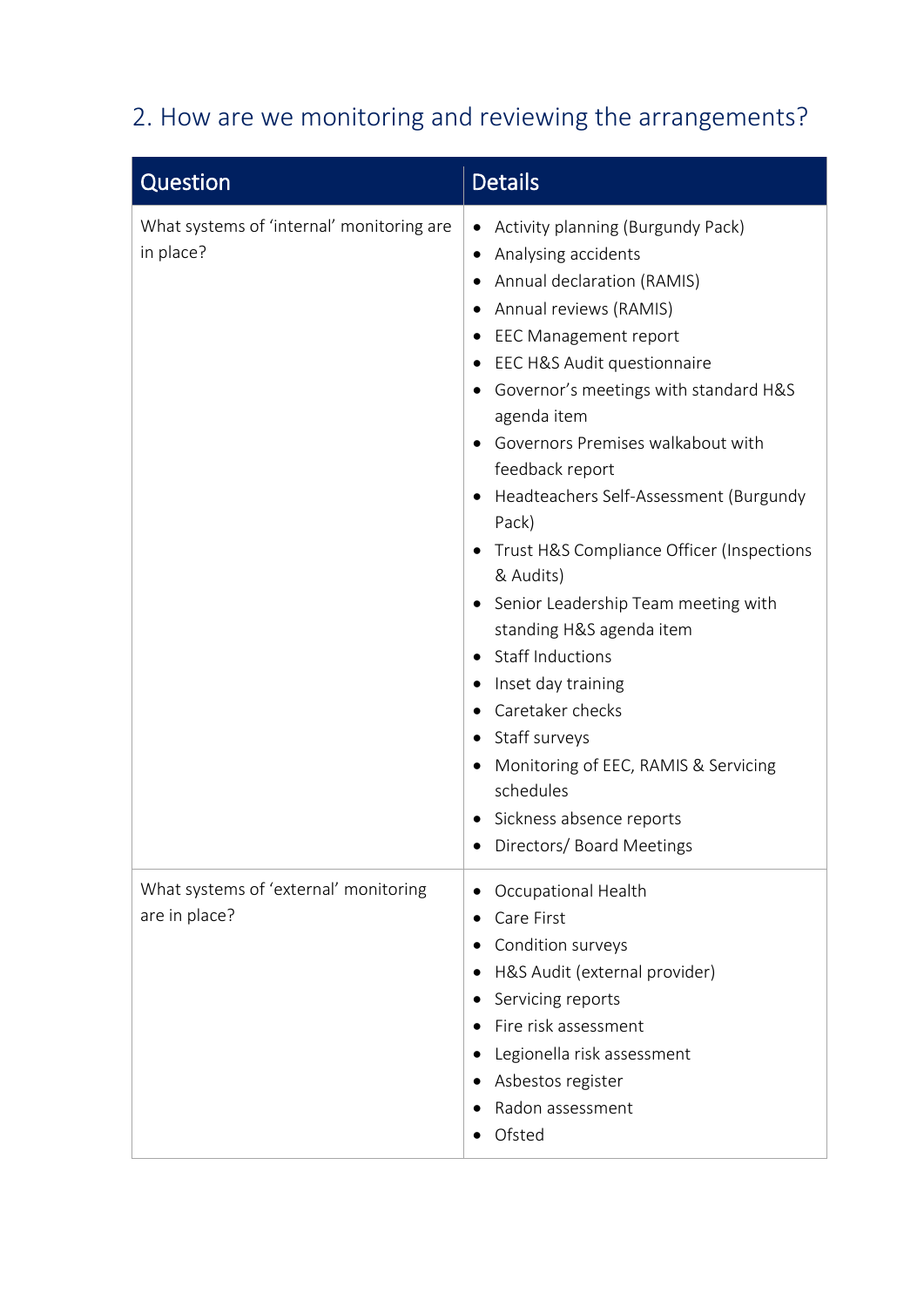| When is the next planned review of<br>health and safety arrangements?                 | Rolling review of Policy documentation<br>every 3-years<br>• Governors' meetings – minimum of 3 per<br>year<br>Termly compliance checks - Trust H&S<br>compliance Officer                                                  |
|---------------------------------------------------------------------------------------|----------------------------------------------------------------------------------------------------------------------------------------------------------------------------------------------------------------------------|
| How do we communicate & consult with<br>employees about health and safety<br>matters? | • Performance management meetings<br>Display of H&S Law Poster<br>PPAT Info Hub – Share Point<br>Staff meetings<br>School newsletter<br>School website<br>Inset days<br>Staff training sessions<br>Staff Room noticeboards |

### 3. How do we communicate and consult with employees?

| <b>Question</b>                                                                       | <b>Details</b>                                                                                                                                                                                                                                   |
|---------------------------------------------------------------------------------------|--------------------------------------------------------------------------------------------------------------------------------------------------------------------------------------------------------------------------------------------------|
| How do we communicate & consult with<br>employees about health and safety<br>matters? | • Performance management meetings<br>Display of H&S Law Poster<br>PPAT Info Hub – Share Point<br>Staff meetings<br>$\bullet$<br>• School newsletter<br>• School website<br>Inset days<br>٠<br>Staff training sessions<br>Staff Room noticeboards |

#### 4. Where are health and safety related documents kept?

| l Document       | Location                                                    |
|------------------|-------------------------------------------------------------|
| Trust H&S Policy | PPAT Trust website and the PPAT Info Hub via<br>Share Point |